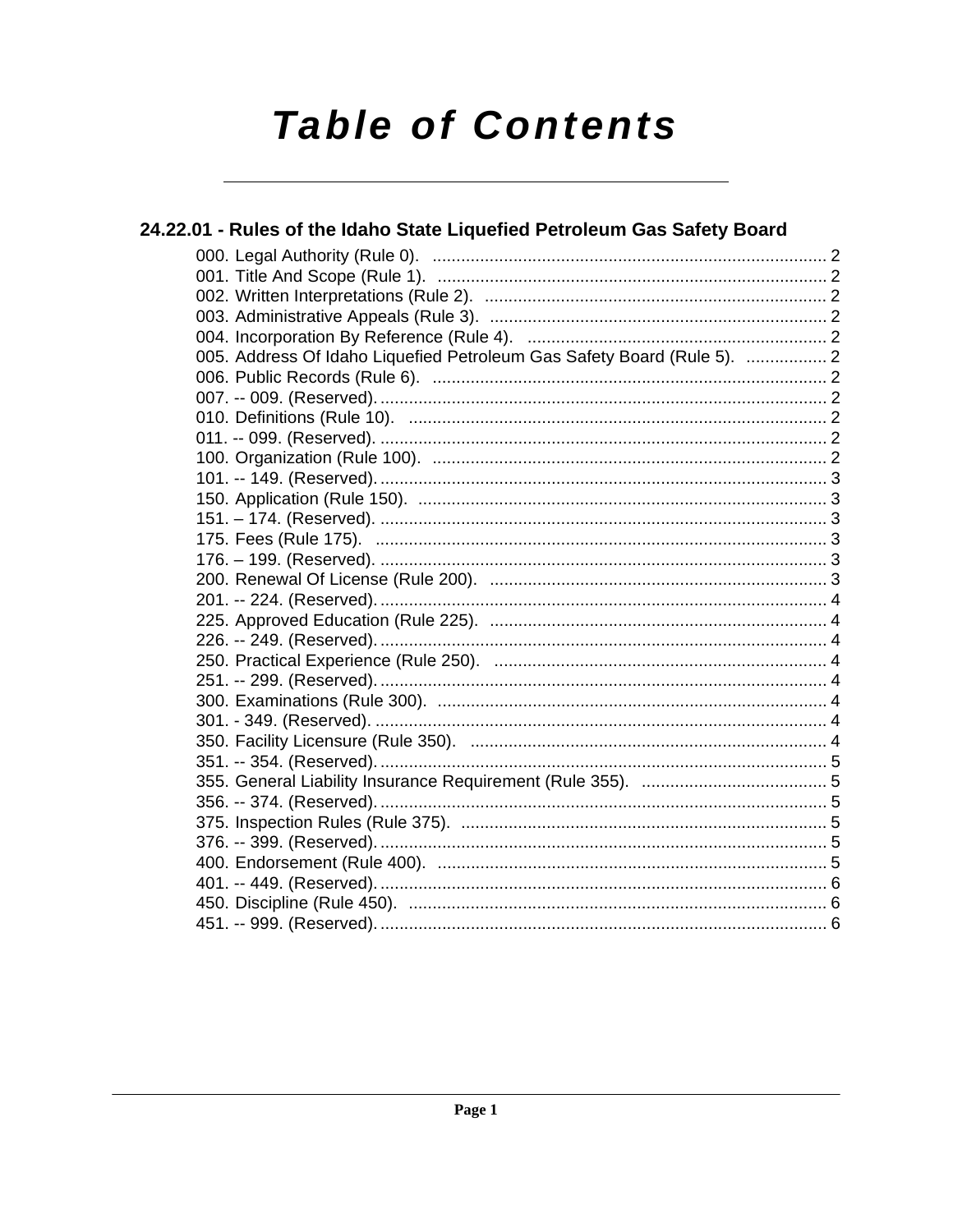#### **IDAPA 24 TITLE 22 CHAPTER 01**

### <span id="page-1-0"></span>**24.22.01 - RULES OF THE IDAHO STATE LIQUEFIED PETROLEUM GAS SAFETY BOARD**

#### <span id="page-1-1"></span>**000. LEGAL AUTHORITY (RULE 0).**

In accordance with Section 54-5310, Idaho Code, the Idaho State Liquefied Petroleum Gas Safety Board shall promulgate rules that implement the provisions of Chapter 53, Title 54, Idaho Code. (3-30-06)

#### <span id="page-1-2"></span>**001. TITLE AND SCOPE (RULE 1).**

These rules shall be cited as IDAPA 24.22.01, "Rules of the Idaho State Liquefied Petroleum Gas Safety Board."  $(3-30-06)$ 

#### <span id="page-1-3"></span>**002. WRITTEN INTERPRETATIONS (RULE 2).**

The Board may have written statements that pertain to the interpretation of the rules of this chapter. Such interpretations, if any, are available for public inspection and copying at cost in the main office of the Bureau of Occupational Licenses. (3-30-06)

#### <span id="page-1-4"></span>**003. ADMINISTRATIVE APPEALS (RULE 3).**

Administrative appeals shall be governed by the Administrative Procedure Act, Title 67, Chapter 52, Idaho Code. (3-30-06)

#### <span id="page-1-5"></span>**004. INCORPORATION BY REFERENCE (RULE 4).**

The document titled National Fire Protection Association Code 58, 2004 Edition, commonly known as NFPA 58, is herein incorporated by reference and is available at the Board's office. (4-2-08)

#### <span id="page-1-6"></span>**005. ADDRESS OF IDAHO LIQUEFIED PETROLEUM GAS SAFETY BOARD (RULE 5).**

[The office of the Idaho State Liquefied Petroleum Gas Safety Board is located within the Bureau of Occupational](mailto:lpd@ibol.idaho.gov)  Licenses, Owyhee Plaza, 1109 Main Street, Suite 220, Boise, Idaho 83702-5642. The phone number of the Board is (208) 334-3233. The Board's FAX number is (208) 334-3945. The Board's e-mail address is lpd@ibol.idaho.gov. [The Board's official web site is](mailto:lpd@ibol.idaho.gov) [http://www.ibol.idaho.gov/lpd.htm. \(3-30-06\)](http://www.ibol.idaho.gov/lpd.htm)

#### <span id="page-1-7"></span>**006. PUBLIC RECORDS (RULE 6).**

The records associated with the Idaho State Liquefied Petroleum Gas Safety Board are subject to the provisions of the Idaho Public Records Act. Title 9, Chapter 3, Idaho Code. (3-30-06)

#### <span id="page-1-8"></span>**007. -- 009. (RESERVED).**

#### <span id="page-1-12"></span><span id="page-1-9"></span>**010. DEFINITIONS (RULE 10).**

**01. Board**. Board means the Idaho State Liquefied Petroleum Gas Safety Board as created in Section 54-5309, Idaho Code. (3-30-06)

**02. Bureau**. Bureau means the Idaho Bureau of Occupational Licenses as created in Section 67-2602, Idaho Code. (3-30-06)

**03. Person**. Person means any sole individual. (3-30-06)

**04. Facility**. Facility means any facility at a fixed location licensed pursuant to this chapter whose activities include selling, filling, refilling, or commercial handling or commercial storage of LPG. (3-30-06)

#### <span id="page-1-10"></span>**011. -- 099. (RESERVED).**

#### <span id="page-1-14"></span><span id="page-1-11"></span>**100. ORGANIZATION (RULE 100).**

<span id="page-1-13"></span>**01. Meetings**. The Board shall meet not less than annually and at other such times and places as designated by the Chairman or upon the written request of two (2) members of the Board. (3-30-06)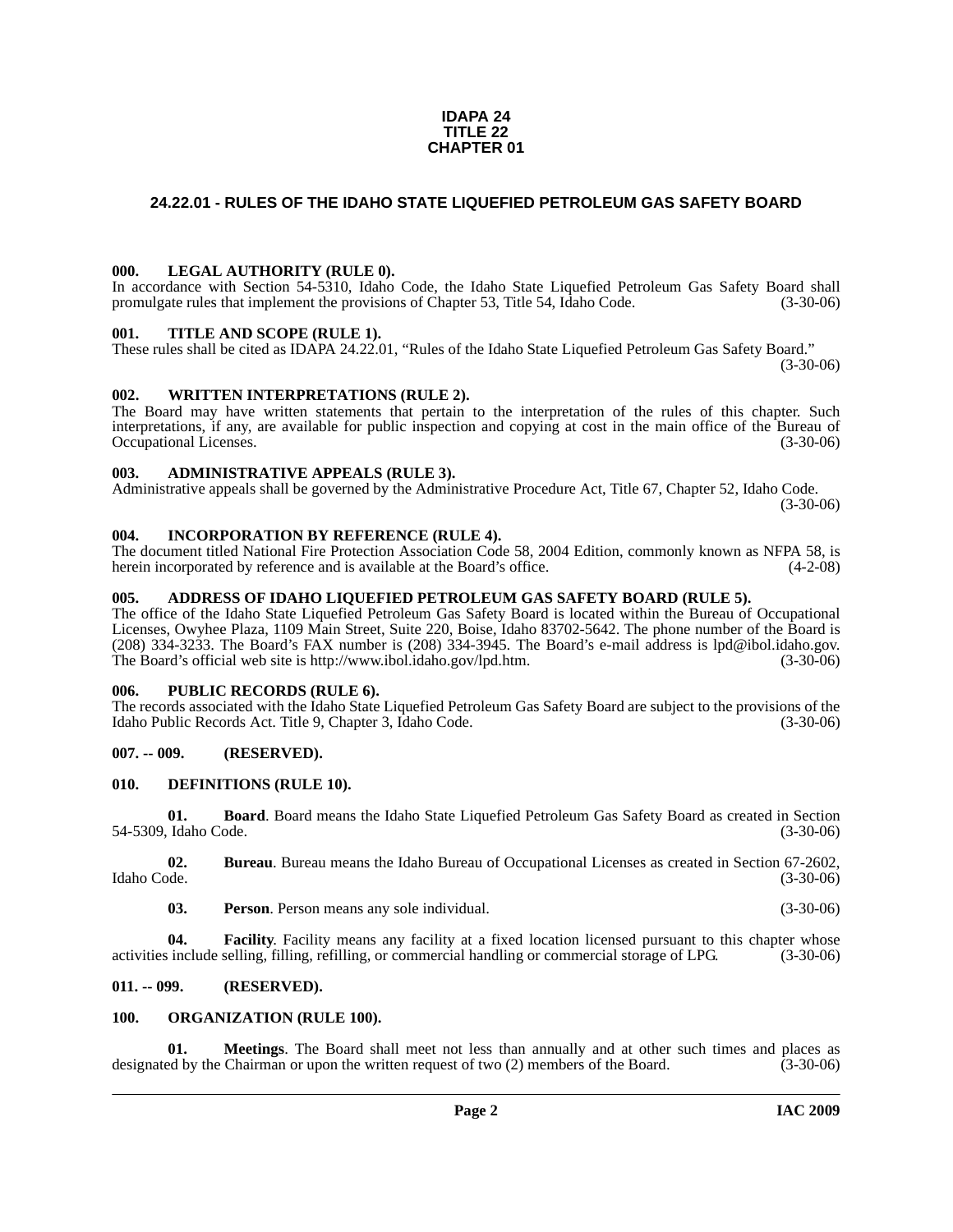**a.** All meetings shall be held in accordance with the Idaho Open Meeting Law, Chapters 2340 - 2347, Title 67, Idaho Code. (3-30-06)

**b.** A minimum of three (3) Board members shall constitute a quorum and may exercise all powers and authority conferred on the Board in order to hold a meeting of the Board. A majority vote of the Board members present at a meeting shall be considered the action of the Board as a whole.

<span id="page-2-11"></span>**02.** Organization of the Board. At the first meeting of each fiscal year, the Board shall elect from its members a Chairman, who shall assume the duty of the office immediately upon such selection. (3-30-06)

**a.** The Chairman shall when present, preside at all meetings, appoint with the consent of the Board, all committees, and shall otherwise perform all duties pertaining to the office of Chairman. The Chairman shall be an exofficio member of all committees. (3-30-06)

**b.** The Chief of the Bureau shall act as an agent of the Board and shall be the official keeper of all records of the Board. The Bureau shall provide such services as may be authorized by Chapter 26, Title 67, Idaho Code, and as defined under contract between the Bureau and the Board. (3-30-06)

#### <span id="page-2-0"></span>**101. -- 149. (RESERVED).**

#### <span id="page-2-7"></span><span id="page-2-1"></span>**150. APPLICATION (RULE 150).**

Each applicant for a license shall submit a complete application on application forms approved by the Board together with the required fee(s). The applicant must provide or facilitate the provision of any supplemental third party documents that may be required. (3-30-06)

#### <span id="page-2-2"></span>**151. – 174. (RESERVED). 175. FEES (RULE 175).**

<span id="page-2-14"></span><span id="page-2-10"></span><span id="page-2-6"></span><span id="page-2-3"></span>

| 02.          | <b>Original Individual License and Annual Renewal Fee.</b> License fee -- fifty dollars (\$50).      |             |
|--------------|------------------------------------------------------------------------------------------------------|-------------|
| 01.          | <b>Application Fee.</b> Application fee - thirty dollars (\$30).                                     | $(3-30-06)$ |
| $\Gamma/5$ . | FEES (RULE 175).<br>Applications should not be filed unless the applicant can meet all requirements. | $(3-30-06)$ |

(3-30-06)

<span id="page-2-13"></span>**03. Original Facility License Fee and Annual Renewal Fee**. Facility with ten thousand (10,000) less storage capacity -- fifty dollars (\$50). gallon or less storage capacity  $-$  fifty dollars  $(\$50)$ .

**04. Original Bulk Storage Facility Fee and Annual Renewal Fee**. Bulk Storage Facility with more than ten thousand (10,000) gallon storage capacity -- two hundred dollars (\$200). (3-30-06)

<span id="page-2-12"></span><span id="page-2-8"></span>**05. Endorsement Fee**. Endorsement fee -- fifty dollars (\$50). (3-30-06)

<span id="page-2-15"></span>**06.** Reinstatement Fee. Reinstatement fee -- fifty dollars (\$50). (3-30-06)

**07. Refund of Fees**. No refund of fees shall be made to any person who has paid such fees for application or reinstatement of a license. (3-30-06)

#### <span id="page-2-4"></span>**176. – 199. (RESERVED).**

#### <span id="page-2-16"></span><span id="page-2-5"></span>**200. RENEWAL OF LICENSE (RULE 200).**

<span id="page-2-9"></span>**01. Expiration Date**. All licenses expire and must be renewed annually on forms approved by the Board on the birth date of an individual licensee or the anniversary date of the original license for a facility in accordance with Section 67-2614, Idaho Code. Licenses not so renewed will be cancelled in accordance with Section 67-2614, Idaho Code. (3-30-06)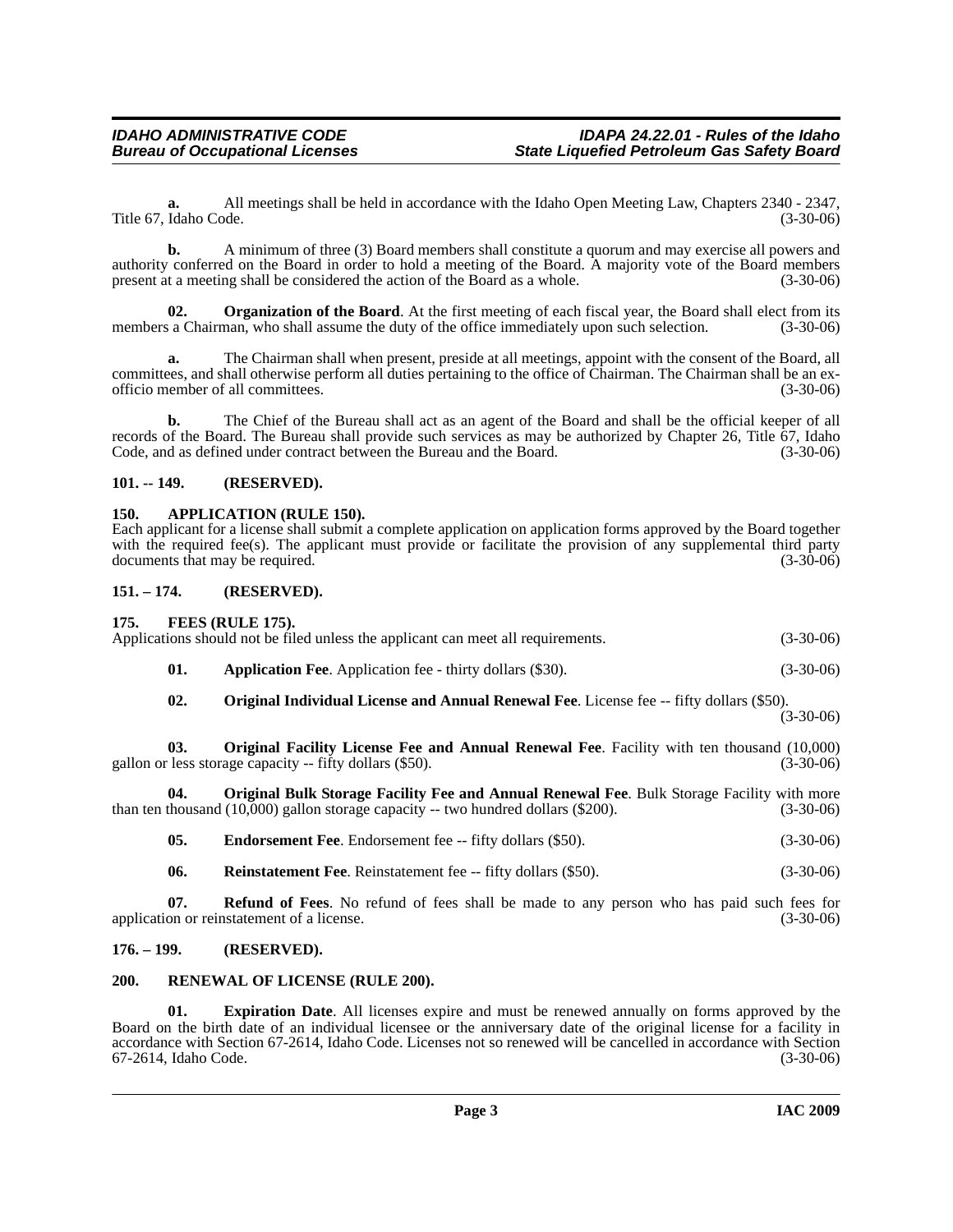<span id="page-3-15"></span>**02. Reinstatement**. Any license cancelled for failure to renew may be reinstated in accordance with Section 67-2614, Idaho Code. (3-30-06)

#### <span id="page-3-0"></span>**201. -- 224. (RESERVED).**

#### <span id="page-3-8"></span><span id="page-3-1"></span>**225. APPROVED EDUCATION (RULE 225).**

Each applicant shall provide certified proof that they have successfully completed one (1) of the following: (3-30-06)

<span id="page-3-9"></span>**Basic Education**. The Basic Certified Employee Training Program (CETP) provided by the National Propane Gas Association or the equivalent as determined by the Board within the thirty-six (36) months immediately preceding application. (3-30-06)

**02. Other Education**. For applicants prior to July 1, 2006, documented training relevant to the LPG industry preceding application, and acceptable to the Board. (3-30-06)

#### <span id="page-3-2"></span>**226. -- 249. (RESERVED).**

#### <span id="page-3-14"></span><span id="page-3-3"></span>**250. PRACTICAL EXPERIENCE (RULE 250).**

Each applicant shall provide certified proof that they have successfully completed one (1) of the following. (3-30-06)

**01. Supervised Experience**. Supervised experience of no less than one (1) year in an LPG facility under supervision of a licensed dealer. A person in the process of meeting the practical experience requirement must complete the education and examination requirements and make application for a dealer license within eighteen (18) months of beginning to obtain supervised experience. (3-30-06) (3-30-06)

#### <span id="page-3-16"></span><span id="page-3-13"></span>**02. Other Experience**. (3-30-06)

**a.** Applicants prior to July 1, 2006, must document practice for not less than five (5) years in the field for which they are applying for a license including LPG industry experience in Idaho prior to July 1, 2005. (3-30-06)

**b.** Applicants after July 1, 2006, but prior to January 1, 2007 must document supervised experience of no less than one (1) year in an LPG facility under supervision. A person in the process of meeting the practical experience requirement must complete the education and examination requirements and make application for a dealer<br>license within eighteen (18) months of beginning to obtain supervised experience. (3-30-06) license within eighteen (18) months of beginning to obtain supervised experience.

#### <span id="page-3-4"></span>**251. -- 299. (RESERVED).**

#### <span id="page-3-10"></span><span id="page-3-5"></span>**300. EXAMINATIONS (RULE 300).**

Each applicant shall provide certified proof that they have successfully completed one (1) of the following. (3-30-06)

**01. Licensure Examination**. Receipt of a passing grade on the Basic Certified Employee Training Program (CETP) examination provided by the National Propane Gas Association or the equivalent as determined by the Board within the thirty-six (36) months immediately preceding application. (3-30-06) the Board within the thirty-six  $(36)$  months immediately preceding application.

**02.** Other Examination. For applicants prior to July 1, 2006, receipt of a passing grade on an examination relevant to the LPG industry and acceptable to the Board. (3-30-06)

#### <span id="page-3-6"></span>**301. - 349. (RESERVED).**

#### <span id="page-3-7"></span>**350. FACILITY LICENSURE (RULE 350).**

#### <span id="page-3-12"></span><span id="page-3-11"></span>**01. Facility Licensure and Operation Requirements**. (3-30-06)

**a.** Application for a facility license shall be made on forms available from the Bureau and shall include a certificate of general liability insurance set forth in these rules and plans and specifications complying with local ordinances and zoning requirements. All applications shall be submitted to the Board for approval and a license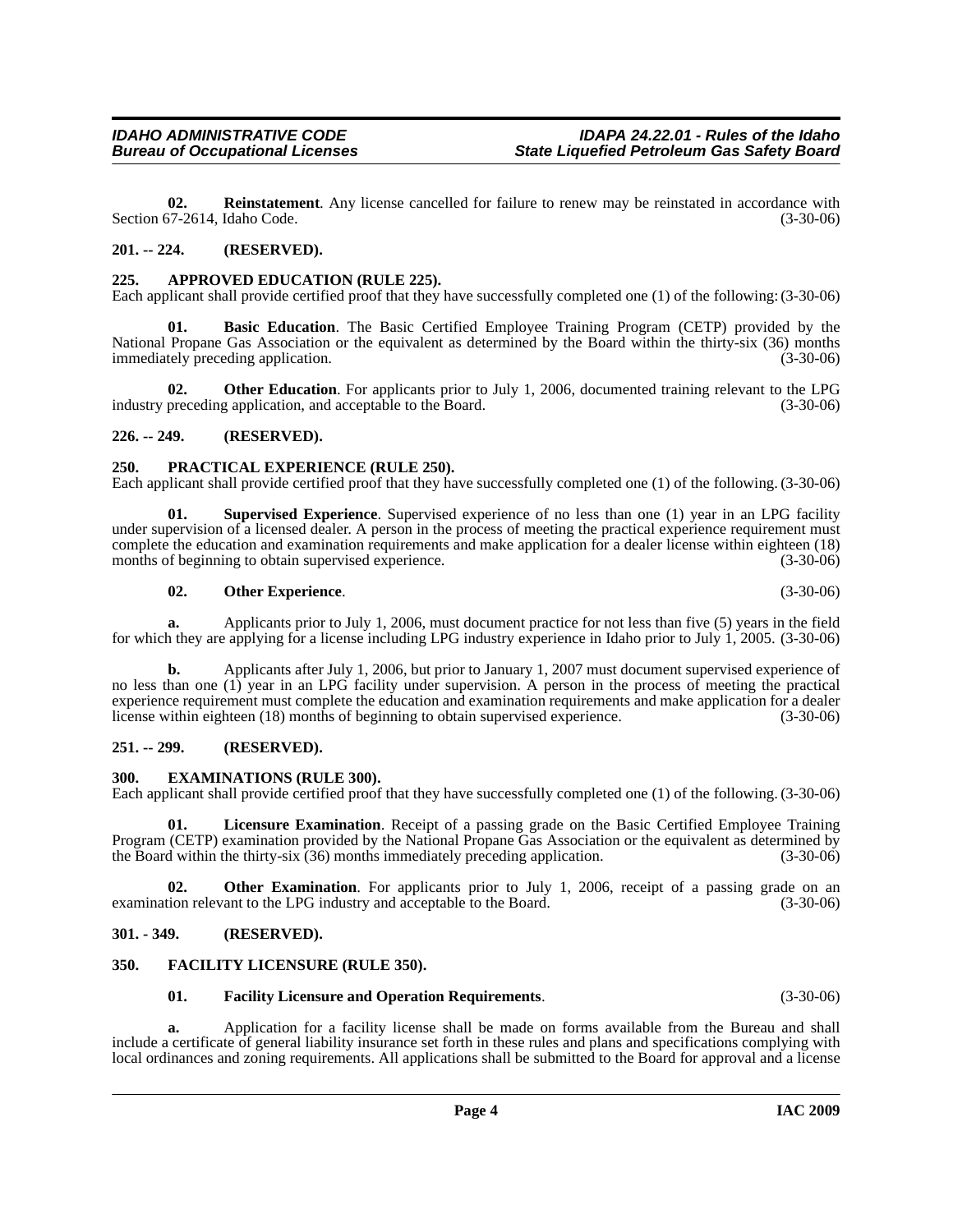must be issued before a new facility may open for business; (4-2-08)

**b.** Each facility application shall clearly identify and designate a location adequate to allow the facilities safe operation and the selling, filling, refilling, or commercial handling or commercial storage of liquefied petroleum gas; (3-30-06)

| c. | Each facility shall meet all requirements of NFPA 58. | $(3-30-06)$ |
|----|-------------------------------------------------------|-------------|
|----|-------------------------------------------------------|-------------|

## <span id="page-4-8"></span>**02. Facility Changes in Ownership or Location**. (3-30-06)

**a.** Whenever a change of ownership or location of a facility occurs, an original application must be submitted, the fee must be paid and compliance with all rules concerning a new facility documented, before a new<br>license will be issued. FACILITY LICENSES ARE NOT TRANSFERABLE. (3-30-06) license will be issued. FACILITY LICENSES ARE NOT TRANSFERABLE.

**b.** Deletion of an owner from multiple ownership does not constitute a change in ownership.

(3-30-06)

**c.** Addition of an owner to multiple ownership does constitute a change in ownership. (3-30-06)

**d.** Whenever any facility ceases operation at the licensed location, the owner(s) shall notify the Board in writing that the facility is out of business and the facility license shall be submitted to the Bureau. A new facility license will not be issued for any location that is currently licensed as a facility at the time of application. (3-30-06)

#### <span id="page-4-0"></span>**351. -- 354. (RESERVED).**

#### <span id="page-4-9"></span><span id="page-4-1"></span>**355. GENERAL LIABILITY INSURANCE REQUIREMENT (RULE 355).**

As set forth in 54-5308(1)(j), Idaho Code, no facility license will be issued without a certificate showing proof of a current general liability insurance policy in the sum of not less than one million dollars (\$1,000,000) for an occurrence. (4-2-08) occurrence. (4-2-08)

<span id="page-4-11"></span>**01. Original Facility License Application**. An application for facility license will not be considered complete without a certificate of general liability insurance showing a current policy. The policy must be kept in full force and effect. (4-2-08)

<span id="page-4-12"></span>**02. Renewal of Facility License**. All licenses being renewed must certify that the facility holds a current general liability insurance policy. (4-2-08)

<span id="page-4-6"></span>**03. Audit of Liability Insurance**. The Board may conduct random audits of facility licenses and request documentation of a current general liability insurance policy. (4-2-08)

#### <span id="page-4-2"></span>**356. -- 374. (RESERVED).**

#### <span id="page-4-10"></span><span id="page-4-3"></span>**375. INSPECTION RULES (RULE 375).**

All facilities shall be subject to inspection by the Board or its agents at any time without notice to insure the safe operation of each facility and to insure continued compliance with the requirements of NFPA 58 and the Idaho laws and rules. The Board may adopt a form which establishes for the facility those material rules of NFPA 58 which will be inspected, and a level of compliance necessary for issuance or retention of a license or disciplinary action. The Board may further determine the time frame a facility may be granted in order to comply with NFPA 58, but still continue to operate, or pursue disciplinary action for a failure to comply. (4-2-08)

#### <span id="page-4-4"></span>**376. -- 399. (RESERVED).**

#### <span id="page-4-7"></span><span id="page-4-5"></span>**400. ENDORSEMENT (RULE 400).**

Any person who holds a current, unsuspended, unrevoked or otherwise nonsanctioned license in another state or country that has licensing requirements substantially equivalent to or higher than those in Idaho may, submit the required application, supporting documentation, and required fee, for Board consideration. Those applicants who received their professional education or experience outside of the United States shall provide such additional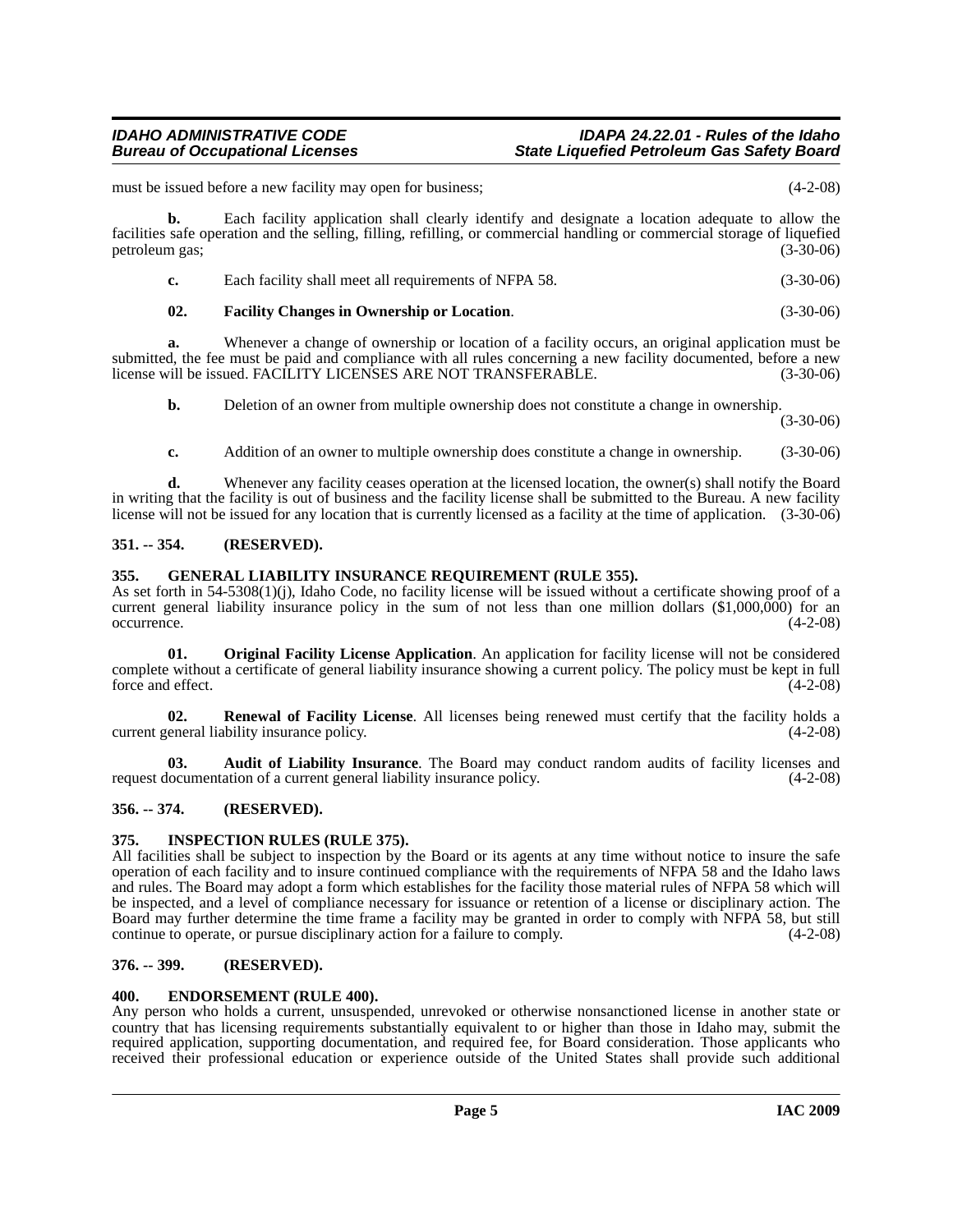information concerning their professional education or experience as the Board may request. The Board may, in its discretion, require successful completion of additional course work or examination for any applicant under this provision.  $(3-30-06)$ 

### <span id="page-5-0"></span>**401. -- 449. (RESERVED).**

#### <span id="page-5-1"></span>**450. DISCIPLINE (RULE 450).**

**01.** Civil Fine. The Board may impose a civil fine not to exceed one thousand dollars (\$1,000) upon a LPG dealer or a licensed LPG facility for each violation of Section 54-5315, Idaho Code. (3-30-06) licensed LPG dealer or a licensed LPG facility for each violation of Section 54-5315, Idaho Code.

**02. Costs and Fees**. The Board may order a licensed LPG dealer or a licensed LPG facility to pay the costs and fees incurred by the Board in the investigation or prosecution of the licensee for violation of Section 54- 5315, Idaho Code. (3-30-06)

<span id="page-5-2"></span>**451. -- 999. (RESERVED).**